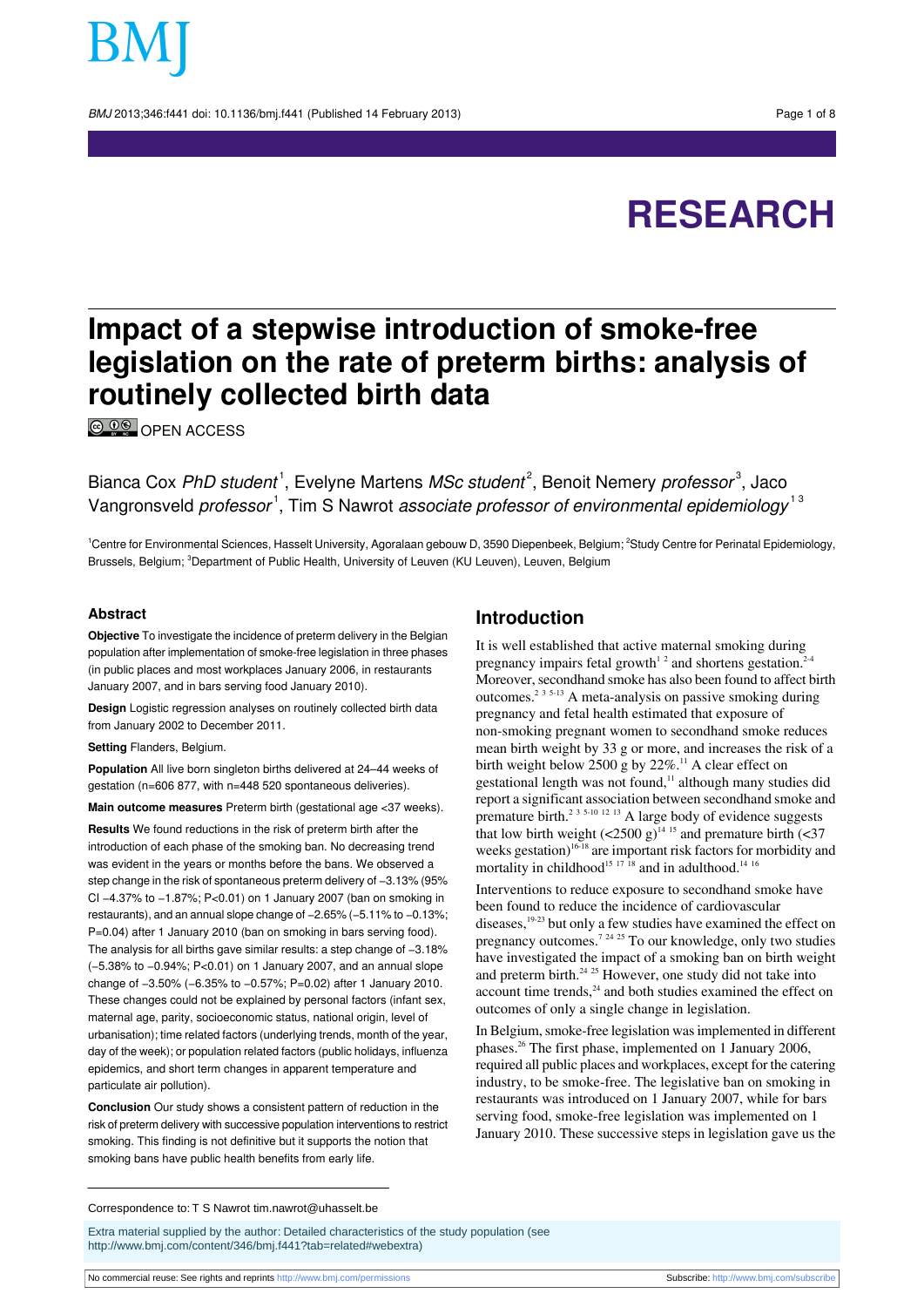opportunity to investigate possible stepwise changes in preterm delivery.

#### **Methods**

#### **Data collection**

Data on births in Flanders during the period 2002–11 were obtained from the Study Centre for Perinatal Epidemiology (SPE). Flanders is the Dutch speaking northern part of Belgium with about six million inhabitants, and it has 68 maternity-obstetric units, where almost all (99%) births occur.<sup>27</sup> For each newborn of at least 500 g, an official and coded perinatal form is completed (most often by the midwife) which includes information on ultrasound corrected gestational age. The form is sent to the SPE, where all data are controlled by an error detection program and feedback is provided.<sup>28</sup> A qualitative assessment of the SPE data shows that there is less than 5% discrepancy between electronic data and data derived from medical files.<sup>28</sup> A unique feature of the data is that 99.8% of all births (of ≥500 g) in Flanders are registered. Data concerning education and national origin of the mother are obtained through linkage of the medical birth certificates of the SPE with official birth declarations. However, this linkage is only available until 2009.

We limited our analyses to singleton, live born infants delivered at 24–44 weeks of gestation. The primary outcomes for this study were the risks of spontaneous and overall preterm delivery. Changes in the risk of infants born small for gestational age, low birth weight, and birth weight were secondary outcomes. Spontaneous deliveries were obtained by excluding those births that were indicated as having been induced because of medical or other (unknown) reasons. Preterm delivery was defined as a gestational age below 37 completed weeks. Preterm births were further classified as mild (34–36 weeks), moderate (32–33 weeks) and extreme (<32 weeks) preterm. Small for gestational age was defined as a birth weight below the 10th centile for the gestational age and sex of the baby. Low birth weight was defined as below 2500 g. Maternal age was categorised as <25, 25–34, and ≥35 years. The degree of urbanisation of maternal residence was dichotomised into urban or semi-urban versus rural municipalities.<sup>29</sup> Maternal residence was also used to create three classes of socioeconomic status at the municipality level, based on salary level, economic activity, degree of unemployment, and equipment level (facilities) of houses(such as percentage with central heating). $30$ 

Data on influenza epidemics in Belgium were provided by the National Influenza Centre.<sup>31</sup> This centre collects information on circulating influenza viruses, whereas the Unit of Health Services Research of the Institute of Public Health collects data on visit rates for influenza-like illnesses from a representative network of general physicians. Influenza epidemics are defined as a consultation rate above the epidemic threshold (138/100 000 inhabitants).

Mean daily temperature and relative humidity data were provided by the Belgian Royal Meteorological Institute and were used to calculate mean apparent temperature, an index of human discomfort.<sup>32</sup> We used data from a central and representative station in Uccle (Brussels, Belgium), because the region of Flanders is uniform for temperature, as a result of small altitudinal and latitudinal gradients. Data on daily mean particulate matter  $(PM_{10})$  were obtained from the Belgian Interregional Environment Agency (IRCEL), which monitors ambient air quality with a dense network of automatic monitoring sites.<sup>33</sup>

Because data on education and national origin of mothers were only available until 2009, they were used in a sensitivity analysis. Education level was defined as low (lower secondary education or less), medium (secondary education completed), or high (higher education). National origin of the mother was categorised as European, Asian, Middle Eastern, African, North American, South American, or Australian.

The ethical committee of Hasselt University approved the study.

#### **Statistical analysis**

We explored the time trend in preterm delivery by using a smoothing spline on monthly rates with 10 degrees of freedom in the SAS GAM procedure. For the main analysis, based on individual level data, we used logistic regression models to test the hypothesis that there were changes in spontaneous and overall preterm delivery immediately after the introduction of the different phases of smoke-free legislation. The minimum duration of pre-legislative data was four years (that is, before the first phase of the legislation, on 1 January 2006) and the minimum amount of post-legislative data was two years (that is, after the start of the third phase of the legislation, on 1 January 2010).

The models allowed for an underlying trend throughout the study period and were adjusted for infant sex, maternal age, parity, socioeconomic status (municipality level or individual level (in sensitivity analysis)), national origin (in sensitivity analysis), level of urbanisation of maternal residence, month of the year, day of the week, public holidays, influenza epidemics, apparent temperature, and  $PM_{10}$  levels. For apparent temperature and for  $PM_{10}$ , we calculated the average exposure on the day of delivery and the day before, and we allowed for non-linear associations with preterm birth by using natural cubic splines.<sup>34</sup> We used four degrees of freedom for apparent temperature and two degrees of freedom for  $PM_{10}$ .

The immediate effect of smoke-free legislation was modelled as a step function (step change), including a binary indicator variable which takes a value of 1 when the ban is present and 0 otherwise, while the gradual effects were studied with an interaction term between the indicator variable and time (trend orslope change). We started by examining the effect of the three legislation phases by using separate models for each phase, including either the step change or the slope change into the model. Then, we entered the three phases in the same model: in a first model we included only the step changes of the three phases, and in a second model we included only the slope changes. Finally, we started with a full model including the three step changes and the three slope changes and in subsequent models we removed the least significant factors one at a time. From the above models, we selected the best performing model based on the Akaike Information Criterion statistic.

We also tested interaction terms to examine potential differences in the immediate and gradual effects of the smoking bans between subgroups, after also allowing for different pre-legislation trends. The beta coefficients derived from the logistic regression models for the step and slope changes were converted into percentage changes using the formula  $100 \times (exp(β) - 1)$ . In sensitivity analyses, models were additionally adjusted for education and national origin of the mother (both available until 2009).

In a secondary analysis, we investigated the risk of small for gestational age and low birth weight by using the same methods as described above, and we analysed average birth weight as a continuous variable by using linear regression models. All the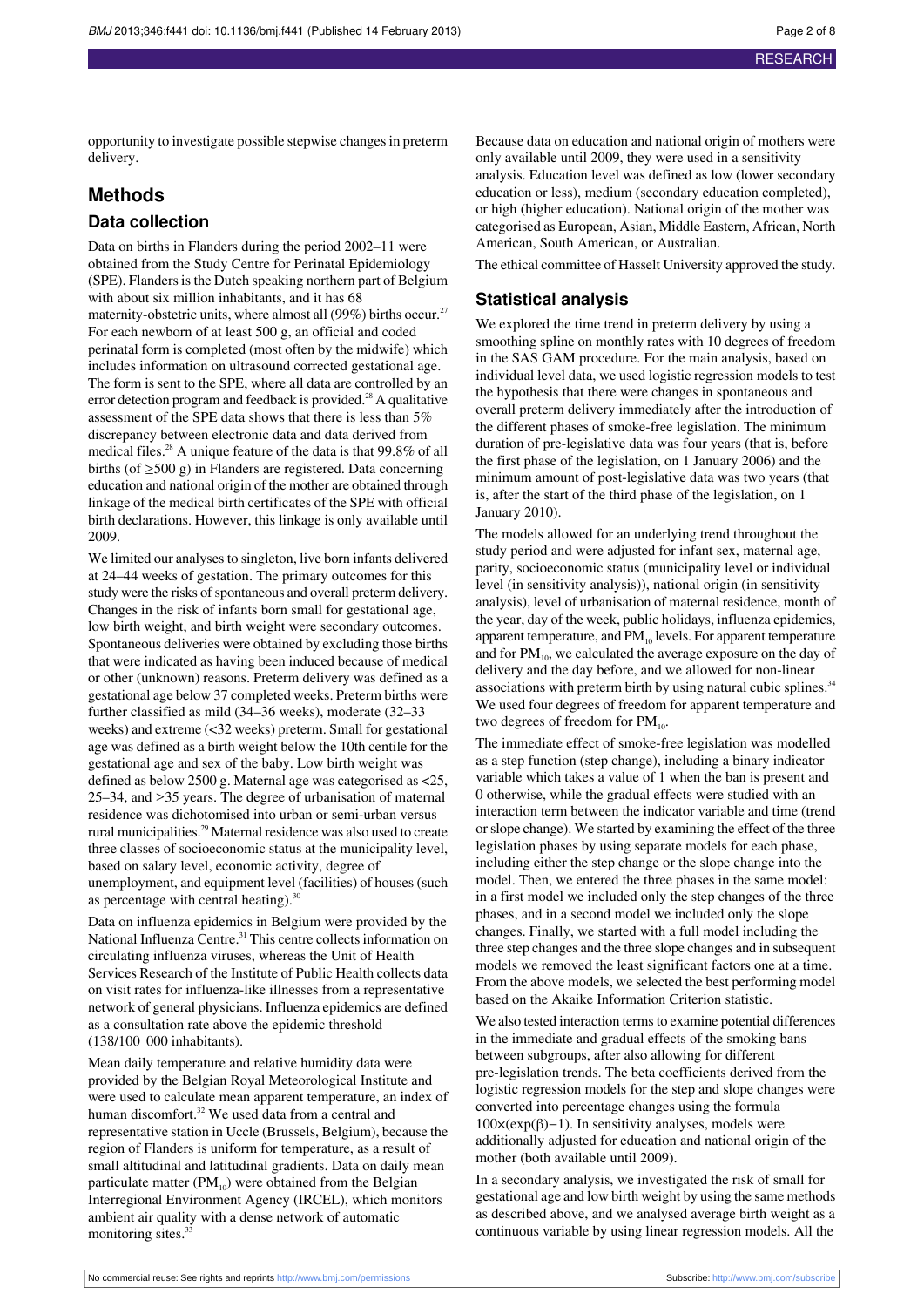analyses were performed by using SAS version 9.2 (SAS Institute, Cary, NC, USA).

#### **Results**

There were 631 794 registered deliveries in Flanders during the study period (2002–11). We excluded 24 917 (3.9%) births which did not satisfy the inclusion criteria (multiple births, stillbirths, or deliveries before 24 weeks or after 44 weeks). Among the remaining 606 877 births, 448 520 (73.9%) were spontaneous deliveries. Detailed characteristics of the study population are presented in the supplementary table on bmj.com. Characteristics for spontaneous and overall deliveries are similar. Among the spontaneous births, 51.4% were boys, median (10–90th centile) maternal age was 29.5 (23.6–35.8) years, and median birth order was 2 (1–3). Table 1 $\downarrow$  provides details of maternal age, preterm birth, birth weight, small for gestational age, and low birth weight by year. During the study period, a total of 32 123 (7.2%) spontaneous deliveries occurred before 37 weeks of gestation. Of these, 25 010 (77.9%) were mild preterm, 3518 (10.9%) were moderate preterm, and 3595 (11.2%) were extreme preterm. A total of 44 225 (9.9%) spontaneous births were small for gestational age, and 23 570 (5.3%) were low birth weight. Median (10–90th centile) birth weight was 3370 (2835–3950) g among full term infants and 2520 (1490–3150) g among preterm infants.

The figur[e⇓](#page-7-0) shows the smoothed curve of the crude percentage of spontaneous preterm deliveries by month of birth as an exploratory analysis. From the figure, the preterm birth rate was relatively stable before the first smoke-free legislation, followed by a decline in the year after the introduction of the first phase of the legislation (workplace). The decline persisted after the second smoking ban (restaurants), although this was partially reversed in the first months of 2008. A second sharp decline can be noticed in 2010, coinciding with the third phase of the legislation (bars serving food).

We further studied the impact of the smoking bans by using logistic regression models. Table 2↓ shows the immediate (step) and gradual (slope) changes in preterm birth risk following the introduction of the different phases of smoke-free legislation, after adjustment for the potential confounders. We did not find effect modification by personal characteristics (infant sex, maternal age, parity), so final models did not include interactions terms with these variables. There was no significant baseline trend in the risk of spontaneous preterm delivery  $(-0.16\%)(95\%)$ confidence interval −1.18% to 0.86%) per year), whereas the underlying trend for overall preterm deliveries increased (0.99%) (0.03% to 1.96%) per year). Although table 2[⇓](#page-6-0) shows reduced risks after each of the three phases of smoke-free legislation, a comparison of models indicates that the second and third legislation phases (ban in restaurants and in bars serving food respectively) were followed by the largest changes in preterm birth. The model producing the best fit consisted of a step change on 1 January 2007 and a slope change after 1 January 2010 (table [2⇓\)](#page-6-0). The second legislation phase was followed by a step change in the risk of spontaneous preterm delivery of −3.13% (−4.37% to −1.87%; P<0.01) on 1 January 2007, whereas the third phase was followed by an annual slope change of −2.65% (−5.11% to −0.13%; P=0.04) after 1 January 2010. The analysis for overall preterm delivery showed a step change in the risk of −3.18% (−5.38% to −0.94%; P<0.01) on 1 January 2007, and an annual slope change in the risk of −3.50% (−6.35% to −0.57%; P=0.02) after 1 January 2010. To put this in perspective, these changes correspond to a reduction of six

preterm births per 1000 deliveries over the five study years (after 2007).

Adding data on education and national origin of the mother (available until 2009) to the final model produced similar estimates for the step change in 2007 for spontaneous preterm delivery  $(-1.98\% (-3.40\% \text{ to } -0.54\%; P<0.01))$  as well as for overall preterm delivery (−3.23% (−5.62% to −0.77%; P=0.01)). We did not observe significant effects of the smoking bans on the risk of low birth weight or small for gestational age in the population, nor on average birth weight.

### **Discussion**

We found significant reductions in the rate of preterm births after the implementation of different types of smoking bans, whereas no such decrease was evident in the years or months before these bans. Our results confirm those from a recent study.<sup>25</sup> Given that even a mild reduction in gestational age has been linked to adverse health outcomes in early and later life, our study has important public health implications. Indeed, a Swedish study found that, even among those born late preterm (34–36 weeks), preterm birth was associated with a 31% (13% to 50%) increase in mortality in young adulthood.<sup>16</sup>

As smoke-free legislation in Belgium was implemented in different phases, we were able to demonstrate a consistent pattern of changes in preterm delivery with stepwise reductions over the different enforcements. Hill proposed both internal and external consistency as one of the most important criteria of causality.<sup>35</sup> Although a single epidemiological study cannot prove causality, we believe that one strength of ourstudy isthat the changes showed an internally consistent pattern, with rates of preterm deliveries decreasing after each of the three smoking bans. The smoking ban at work was followed by a less marked reduction in preterm deliveries than the later ban in restaurants. It might be that the implementation of non-smoking regulation at work took place more gradually than the other bans, thus perhaps explaining why the effects of the latter were stronger (or more obvious in the analysis).

#### **Interpretation of results**

This study must be viewed as an investigation of the possible impact of a "population intervention" rather than an investigation of changes in individual behaviour. It is possible that unmeasured confounders were responsible for the observed changes. Nevertheless, it is hard to conceive of a factor that could change the population risk of preterm births after the introduction of the different successive smoking bans. We adjusted for many potential confounders both at the individual level, including maternal education and national origin, and at the population level, including potential short term changes in air pollution and influenza epidemics.

It is unlikely that our observations could be explained by abrupt changes in therapeutic strategies coinciding with the smoking bans. Nevertheless, we collected data on the prescription of atosiban and on cervical cerclage treatment from a socialsecurity organisation covering 42% of the population. Atosiban is an inhibitor of oxytocin and vasopressin and is specifically used to halt premature labour. Cervical cerclage is used for the treatment of cervical incompetence, a condition where the cervix has become slightly open and there is a risk of miscarriage. There were no substantial changes in the use of either treatment during the study period: the number of women given atosiban varied from 59 per 1000 deliveries (846 prescriptions per 1000 deliveries) in 2005 to 63 per 1000 (753 prescriptions per 1000 deliveries) in 2011, and the number of cervical cerclages varied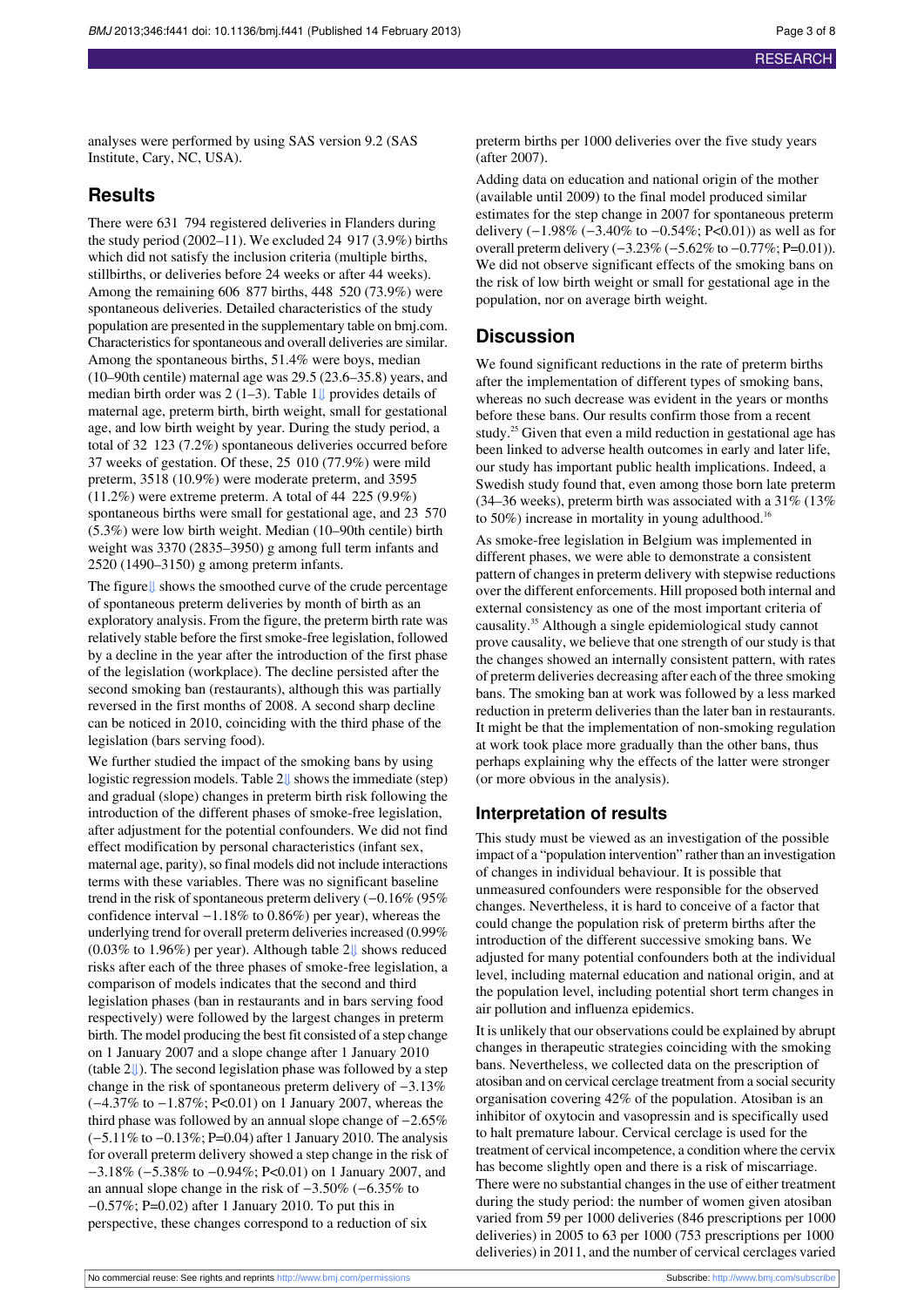from 11 per 1000 deliveries in 2002 to 8 per 1000 deliveries in 2011.

One could object that the effects of the smoking bans were apparent only on the rate of preterm births, and we acknowledge that the absence of an effect on birth weight and small for gestational age reduces the strength and diminishes the plausibility of our observation. Although some overlap exists in risk factors for prematurity and small for gestational age, several investigators recommend treating these outcomes as distinct aetiologies.<sup>36 37</sup> Conversely, the observed dissociation between an effect on triggering labour and on birth weight may point to the need for further research on other potential triggering factors. Changes in birth weight and small for gestational age at the population level might be a longer term reflection of detrimental effects of active or passive smoking during pregnancy while preterm delivery might have a discrete trigger component, as suggested by studies on short term effects of air pollution and temperature.<sup>38-42</sup>

Similar to our results, a study on the impact of the Irish workplace smoking ban on birth weight and preterm birth found a protective effect only on the latter outcome.<sup>24</sup> Although their analysis was limited to a comparison of rates one year before and after the ban, they even found an increase in the risk of low birth weight. Although a meta-analysis concluded that passive smoking does not affect preterm birth,<sup>11</sup> many studies did report a significant association between exposure to secondhand smoke and premature birth.<sup>2 3 5-10 12 13</sup> In a study of 389 non-smoking mothers, Jaakkola and colleagues<sup>9</sup> found that environmental tobacco smoke had stronger effects on preterm delivery than on low birth weight and small for gestational age—that is, a 1 µg/g increase in hair nicotine concentration was associated with an increase in adjusted odds ratio of 1.22 (1.07 to 1.39) for preterm delivery compared with 1.06 (0.96 to 1.17) and 1.04 (0.92 to 1.19) for low birth weight and small for gestational age.

Previous investigations of the health benefits at the population level of smoke-free legislation have focused primarily on the incidence of cardiovascular morbidity, $20$  which is known to be triggered by various factors.<sup>43</sup> Further evidence of population health gains comes from observations of reduced asthma hospitalisation by 18% after the introduction of smoke-free legislation.<sup>44</sup> The plausibility of the favourable effects of smoking bans rests on well known effects of active and passive smoking based on animal and human studies.<sup>45</sup>

#### **Limitations of study**

The main limitation, common to most studies on smoking bans, $19 \times 21-23$  44 is that we do not have data on individual smoking status, neither active nor passive. The birth records also did not allow us to address other known risk factors for preterm birth, such as marital status, psychosocial stressors, maternal weight, occupation, and nutrition. However, the objective of our study was to describe the possible health impact of population based interventions, such as smoking bans, on preterm births, rather than to investigate the effects of personal exposures.

The observed effects may be due to reduced exposure of pregnant women to secondhand smoke at the workplace or in public places,<sup>46</sup> but they may also reflect an overall reduction in tobacco consumption. Indeed, smoke-free legislation may stimulate smokers to establish total smoking bans in their homes<sup>47</sup> and has resulted in increased smoking cessation,<sup>48-50</sup> also among pregnant women.<sup>24 25 51</sup> The Belgian Health Interview suggests that the total population prevalence of active smoking in Belgium was relatively stable from 1997 to 2004, but decreased significantly from 2004 to 2008.<sup>52</sup> More specifically, the percentage of female smokers in Flanders was close to 22% in 1997, 2001, and 2004, whereas in 2008 the percentage was only 17.9%. The prevalence of daily smoking among Flemish women decreased from 18.5% in 2004 to 15.3% in 2008 and the prevalence of heavy smoking  $(\geq 20$  cigarettes a day) declined from 7.7% to 4.9%. A survey in a random sample of 3017 women in Flanders between May 2008–09 indicated that 22.7% (21.0% to 24.6%) of the women were active smokers before pregnancy and 12.3% (10.9% to 13.8%) continued smoking during pregnancy.<sup>53</sup> Exposure to secondhand smoke during pregnancy was reported by 10.6% (9.3% to 12.0%) of the women.

#### **Conclusions**

Further proof of our population based observations could be provided in countries where smoking bans have been relaxed, as in the Netherlands.<sup>54</sup> However, along with the prospectively gained evidence on smoking and its detrimental effects on pregnancy complications, our study supports the public health benefit of smoking bans early in life.

We thank Professor Gyselaers (department of obstetrics, East-Limburg Hospital, Genk, and faculty of life sciences and medicine, Hasselt University) for his useful comments. We thank Dr M Callens, research director of CM social security organisation, for providing figures on atosiban and cervical cerclage.

Contributions: TSN and BC designed the study. BC did the statistical analysis and wrote, together with TSN, the first draft of the paper. EM collected the data. All authors contributed to the discussion and interpretation of the data and the writing of the article, and approved the final version of the manuscript.

Funding: The Study Centre for Perinatal Epidemiology is financed and commissioned by the Flemish Centre for Care and Health (Agentschap Zorg en Gezondheid). This study was supported by grants from the Flemish Scientific fund (FWO: G.0.873.11.N.10/1.5.158.09.N.00), ERC starting grant (ENVIRONAGE), and Hasselt University Fund (BOF).

Competing interests: All authors have completed the ICMJE uniform disclosure form at [www.icmje.org/coi\\_disclosure.pdf](http://www.icmje.org/coi_disclosure.pdf) (available on request from the corresponding author) and declare: no financial relationships with any organisations that might have an interest in the submitted work in the previous three years and no other relationships or activities that could appear to have influenced the submitted work Ethical approval: The ethical committee of Hasselt University approved the study.

Data sharing: No additional data available.

- 1 Kramer MS. Determinants of low birth weight: methodological assessment and meta-analysis. Bull World Health Organ 1987;65:663-737.
- 2 Windham GC, Hopkins B, Fenster L, Swan SH. Prenatal active or passive tobacco smoke exposure and the risk of preterm delivery or low birth weight. Epidemiology 2000;11:427-33.
- Fantuzzi G, Aggazzotti G, Righi E, Facchinetti F, Bertucci E, Kanitz S, et al. Preterm delivery and exposure to active and passive smoking during pregnancy: a case-control study from Italy. Paediatr Perinat Epidemiol 2007;21:194-200.
- shah NR, Bracken MB. A systematic review and meta-analysis of prospective studies on the association between maternal cigarette smoking and preterm delivery. Am J Obstet Gynecol 2000;182:465-72.
- 5 Ahluwalia IB, Grummer-Strawn L, Scanlon KS. Exposure to environmental tobacco smoke and birth outcome: increased effects on pregnant women aged 30 years or older. Am J Epidemiol 1997;146:42-7.
- 6 Crane JMG, Keough M, Murphy P, Burrage L, Hutchens D. Effects of environmental tobacco smoke on perinatal outcomes: a retrospective cohort study. BJOG 2011;118:865-71.
- 7 El-Mohandes AAE, Kiely M, Blake SM, Gantz MG, El-Khorazaty MN. An intervention to reduce environmental tobacco smoke exposure improves pregnancy outcomes. Pediatrics 2010;125:721-8.
- Hanke W, Kalinka J, Florek E, Sobala W. Passive smoking and pregnancy outcome in central Poland. Hum Exp Toxicol 1999;18:265-71.
- 9 Jaakkola JJ, Jaakkola N, Zahlsen K. Fetal growth and length of gestation in relation to prenatal exposure to environmental tobacco smoke assessed by hair nicotine concentration. Environ Health Perspect 2001;109:557-61.
- 10 Kharrazi M, DeLorenze GN, Kaufman FL, Eskenazi B, Bernert JTJ, Graham S, et al. Environmental tobacco smoke and pregnancy outcome. Epidemiology 2004;15.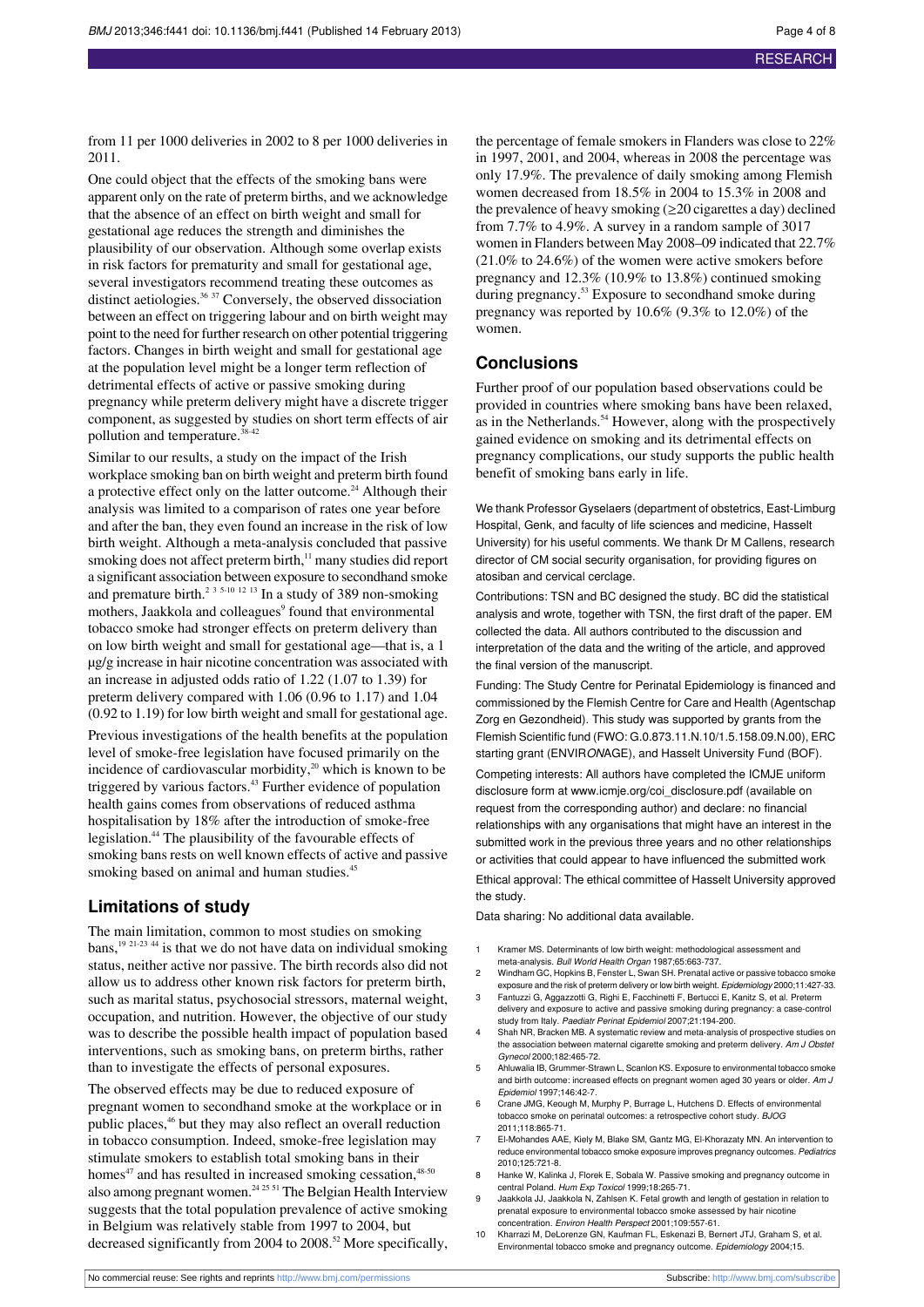#### **What is already known on this topic**

Despite growing evidence that secondhand smoke has a negative impact on pregnancy duration and birth weight, few studies have shown a beneficial impact of smoke-free legislation on pregnancy outcomes

#### **What this study adds**

Stepwise implementation of smoke-free legislation in Belgium allowed the demonstration of successive reductions in preterm deliveries which persisted after the implementation of the different legislation phases

The largest reductions in preterm birth coincided with the implementation of the second and the third phase of the legislation (smoking ban in restaurants and in bars serving food, respectively)

Even a small relative decline in preterm deliveries can have important public health benefits

- 11 Leonardi-Bee J, Smyth A, Britton J, Coleman T. Environmental tobacco smoke and fetal health: systematic review and meta-analysis. Arch Dis Child Fetal Neonatal Ed 2008;93:F351-F361.
- 12 Lee BE, Hong YC, Park H, Lee JT, Kim YJ, Kim JY, et al. Maternal exposure to environmental tobacco smoke (ETS) and pregnancy outcomes in prospective cohort study: Isee-264. Epidemiology 2003;14.
- 13 Ashford K, Hahn E, Hall L, Rayens M, Noland M, Ferguson J. The effects of prenatal secondhand smoke exposure on preterm birth and neonatal outcomes. J Obstet Gynecol Neonatal Nurs 2010;39:525-35.
- 14 Barker DJP, Godfrey KM, Gluckman PD, Harding JE, Owens JA, Robinson JS. Fetal nutrition and cardiovascular disease in adult life. Lancet 1993;341:938-41.
- 15 McCormick MC. The contribution of low birth weight to infant mortality and childhood morbidity. N Engl J Med 1985;312:82-90.
- 16 Crump C, Sundquist K, Sundquist J, Winkleby MA. Gestational age at birth and mortality in young adulthood. JAMA 2011;306:1233-40.
- 17 Engle WA, Tomashek KM, Wallman C, Committee on Fetus and Newborn. "Late-preterm" infants: a population at risk. Pediatrics 2007;120:1390-401.
- 18 McIntire DD, Leveno KJ. Neonatal mortality and morbidity rates in late preterm births compared with births at term. Obstet Gynecol 2008;111:35-41.
- 19 Barone-Adesi F, Vizzini L, Merletti F, Richiardi L. Short-term effects of Italian smoking regulation on rates of hospital admission for acute myocardial infarction. European Heart Journal 2006;27:2468-72.
- 20 Meyers DG, Neuberger JS, He J. Cardiovascular effect of bans on smoking in public places: a systematic review and meta-analysis. J Am Coll Cardiol 2009;54:1249-55.
- 21 Sargent R, Shepard R, Glantz S. Reduced incidence of admissions for myocardial infarction associated with public smoking ban: before and after study. BMJ 2004;328:977-80. 22 Sims M, Maxwell R, Bauld L, Gilmore A. Short term impact of smoke-free legislation in
- England: retrospective analysis of hospital admissions for myocardial infarction. BMJ 2010;340:c2161.
- 23 Centers for Disease Control and Prevention. Reduced hospitalizations for acute myocardial infarction after implementation of a smoke-free ordinance-City of Pueblo, Colorado, 2002-2006. JAMA 2009;301:480-3.
- 24 Kabir Z, Clarke V, Conroy R, McNamee E, Daly S, Clancy L. Low birthweight and preterm birth rates 1 year before and after the Irish workplace smoking ban. BJOG 2009;116:1782-7.
- 25 Mackay DF, Nelson SM, Haw SJ, Pell JP. Impact of Scotland's smoke-free legislation on
- pregnancy complications: retrospective cohort study. PLoS Med 2012;9:e1001175. 26 Vlaamse Liga tegen Kanker. Gedwongen meeroken—De wet [Passive smoking—the law]. 2011. [www.tegenkanker.be/content/wetgeving](http://www.tegenkanker.be/content/wetgeving).
- 27 Keirse MJNC, Hanssens M, Devlieger H. Trends in preterm births in Flanders, Belgium, from 1991 to 2002. Paediatr Perinat Epidemiol 2009;23:522-32.
- 28 Cammu H, Martens G, Ruyssinck G, Amy JJ. Outcome after elective labor induction in nulliparous women: a matched cohort study. Am J Obstet Gynecol 2002;186:240-4.
- 29 Van Hecke E, Halleux JM, Decroly JM, Mérenne-Schoumaker B. Woonkernen en stadsgewesten in een verstedelijkt België. Sociaal-economische enquête 2001 monografieën. [Residential and urban areas in an urbanized Belgium. Socioeconomic survey 2001 monographs]. 2009. [http://statbel.fgov.be/nl/binaries/80325-Mono%209%](http://statbel.fgov.be/nl/binaries/80325-Mono%209%20Verstedelijking-nl-defapril_tcm325-92953.pdf) [20Verstedelijking-nl-defapril\\_tcm325-92953.pdf.](http://statbel.fgov.be/nl/binaries/80325-Mono%209%20Verstedelijking-nl-defapril_tcm325-92953.pdf)
- 30 Dexia Bank NV. Sociaaleconomische typologie van de gemeenten [Socioeconomic typology of the municipalities]. 2007. [www.dexia.be/Nl/smallsites/research/PublicFinance/](http://www.dexia.be/Nl/smallsites/research/PublicFinance/typo) [typo.](http://www.dexia.be/Nl/smallsites/research/PublicFinance/typo)
- 31 Van Casteren V, Mertens K, Antoine J, Wanyama S, Thomas I, Bossuyt N. Clinical surveillance of the Influenza A(H1N1)2009 pandemic through the network of sentinel general practitioners. Arch Public Health 2010;68:62-7.
- 32 Kalkstein LS, Valimont KM. An evaluation of summer discomfort in the United States using a relative climatological index. Bull Am Meteorol Soc 1986;7:842-8.
- 33 Janssen S, Dumont G, Fierens F, Mensink C. Spatial interpolation of air pollution measurements using CORINE land cover data. Atmos Environ 2008;42:4884-903.
- 34 Harrel FE. Regression modeling strategies: with applications to linear models, logistic regression, and survival analysis . New York: Springer, 2001.
- 35 Hill AB. The environment and disease: association or causation? Proc R Soc Med 1965;58:295-300.
- 36 Lang J, Lieberman E, Cohen A. A comparison of risk factors for preterm labor and term small-for-gestational-age birth. Epidemiology 1996;7:369-76.
- 37 Villar J, Khoury MJ, Finucane FF, Delgado HL. Differences in the epidemiology of prematurity and intrauterine growth retardation. Early Hum Dev 1986;14:307-20.
- 38 Basu R, Malig B, Ostro BD. High ambient temperature and the risk of preterm delivery. Am J Epidemiol 2010;172:1108-17.
- 39 Dadvand P, Basagaña X, Sartini C, Figueras F, Vrijheid M, de Nazelle A, et al. Climate extremes and the length of gestation. Environ Health Perspect 2011;119:1449-53.
- 40 Liu S, Krewski D, Shi Y, Chen Y, Burnett R. Association between gaseous ambient air pollutants and adverse pregnancy outcomes in Vancouver, Canada. Environ Health Perspect 2003;111:1773-8.
- 41 Sagiv S, Mendola P, Loomis D, Herring A, Neas L, Savitz D, et al. A time series analysis of air pollution and preterm birth in Pennsylvania, 1997-2001. Environ Health Perspect 2005;113:602-6.
- 42 Xu X, Ding H, Wang X. Acute effects of total suspended particles and sulfur dioxides on preterm delivery: a community-based cohort study. Arch Environ Health 1995;50:407-15.
- 43 Nawrot TS, Perez L, Künzli N, Munters E, Nemery B. Public health importance of triggers of myocardial infarction: a comparative risk assessment. Lancet 2011;377:732-40.
- 44 Mackay D, Haw S, Ayres JG, Fischbacher C, Pell JP. Smoke-free legislation and hospitalizations for childhood asthma. N Engl J Med 2010;363:1139-45.
- 45 Schick S, Glantz S. Philip Morris toxicological experiments with fresh side more toxic than mainstream smoke. Tob Control 2005;14:396-404.
- 46 Haw SJ, Gruer L. Changes in exposure of adult non-smokers to secondhand smoke after implementation of smoke-free legislation in Scotland: national cross sectional survey. BMJ 2007;335:549..
- 47 Mons U, Nagelhout GE, Allwright S, Guignard R, van den Putte B, Willemsen MC, et al. Impact of national smoke-free legislation on home smoking bans: findings from the International Tobacco Control Policy Evaluation Project Europe Surveys. Tob Control 2012;[epub ahead of print].
- 48 Fichtenberg CM, Glantz SA. Effect of smoke-free workplaces on smoking behaviour: systematic review. BMJ 2002;325:188.
- Gallus S, Zuccaro P, Colombo P, Apolone G, Pacifici R, Garattini S, et al. Smoking in Italy 2005-2006: Effects of a comprehensive National Tobacco Regulation. Prev Med 2007;45:198-201.
- 50 Cancer Research UK Press release. Smoking ban triggered the biggest fall in smoking ever seen in England. 30-6-2008. [http://info.cancerresearchuk.org.](http://info.cancerresearchuk.org)
- 51 Charrier L, Serafini P, Giordano L, Zotti CM. Smoking habits in Italian pregnant women: any changes after the ban? J Public Health Policy 2010;31:51-8.
- 52 Charafeddine R, Demarest S, Drieskens S, Gisle L, Tafforeau J, Van der Heyden J. Health Interview Survey, Belgium, 1997 - 2001 - 2004 - 2008. Health interview survey interactive analysis. Public Health and Surveillance, Scientific Institute of Public Health, Brussels, Belgium. 2012. [www.wiv-isp.be/epidemio/hisia/index.htm](http://www.wiv-isp.be/epidemio/hisia/index.htm).
- 53 Hoppenbrouwers K, Roelants M, Guérin C, Van Leeuwen K, Desoete A, Wiersema R. Als mama rookt, rookt de baby mee: sociaaleconomische indicatoren en perinatale gezondheidseffecten van gedwongen blootstelling van een Vlaamse geboortecohorte aan tabaksrook tijdens de zwangerschap in de eerste levensweken [If mom smokes, the baby smokes: socio-economic indicators and perinatal health effects of exposure to tobacco smoke from a Flemish birth cohort during pregnancy in the first weeks of life]. Steunpunt beleidsrelevant onderzoek SWVG: feiten en cijfers 2011;7.
- Sheldon T. Dutch groups appeal against irresponsible plan to exempt small cafés from smoking ban. BMJ 2010;341:c5503.

#### **Accepted:** 16 November 2012

#### Cite this as: BMJ 2013;346:f441

This is an open-access article distributed under the terms of the Creative Commons Attribution Non-commercial License, which permits use, distribution, and reproduction in any medium, provided the original work is properly cited, the use is non commercial and is otherwise in compliance with the license. See: [http://creativecommons.org/licenses/by](http://creativecommons.org/licenses/by-nc/2.0/)[nc/2.0/](http://creativecommons.org/licenses/by-nc/2.0/) and <http://creativecommons.org/licenses/by-nc/2.0/legalcode>.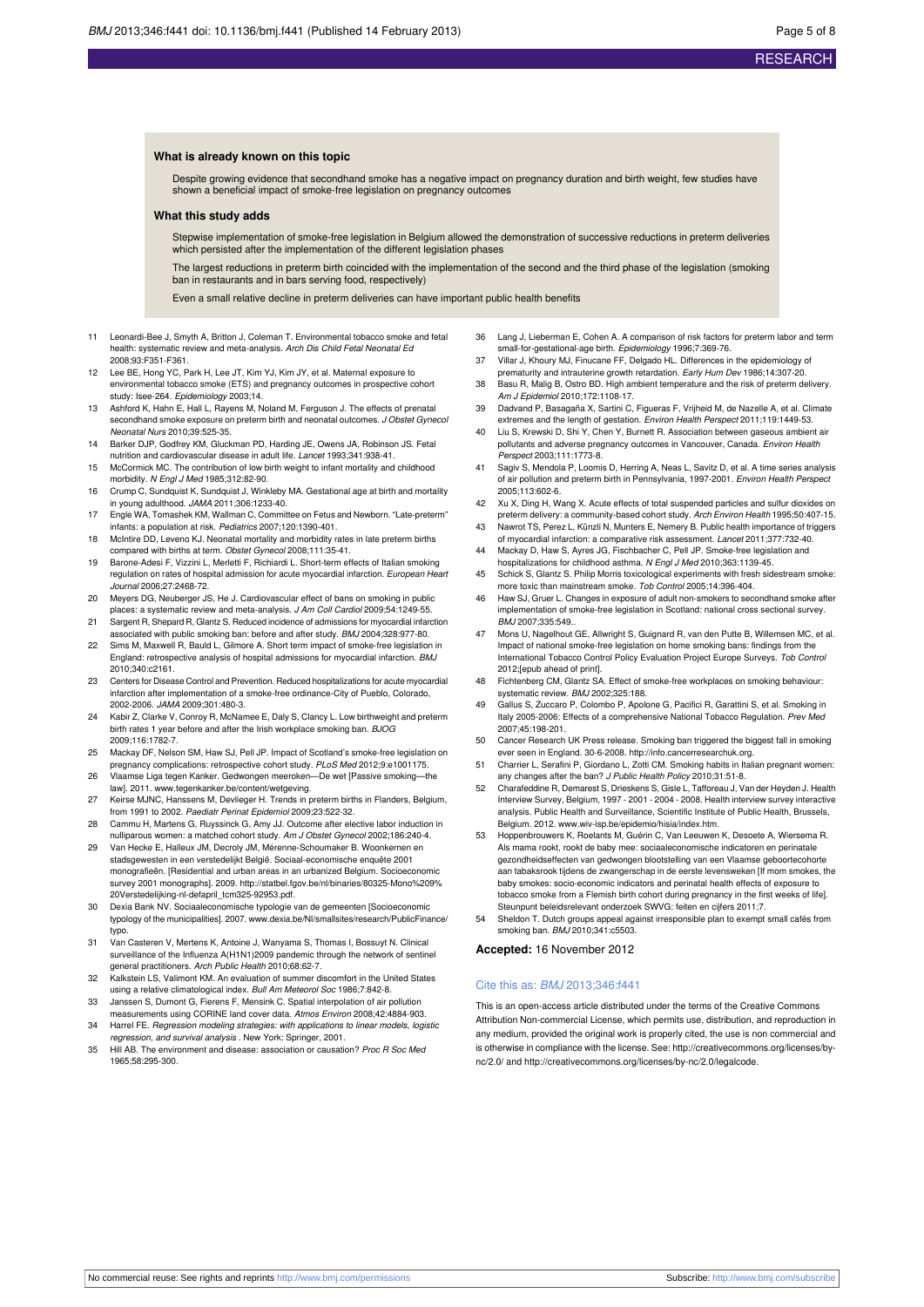## **Tables**

<span id="page-5-0"></span>Table 1| Characteristics of study population by year, Flanders, 2002-11. Values are medians (10-90th centiles) unless stated otherwise

|                      | <b>Total births</b>  |                                |                                         |                 | All preterm births |           | Mild preterm               |           | <b>Moderate preterm</b>    |           |                            | <b>Extreme preterm</b> |                            |
|----------------------|----------------------|--------------------------------|-----------------------------------------|-----------------|--------------------|-----------|----------------------------|-----------|----------------------------|-----------|----------------------------|------------------------|----------------------------|
|                      | No of<br>Year births | <b>Maternal</b><br>age (years) | <b>Birth weight</b><br>(g)              | %<br><b>SGA</b> | %<br><b>LBW</b>    | %<br>Rate | <b>Birth weight</b><br>(g) | %<br>Rate | <b>Birth weight</b><br>(g) | %<br>Rate | <b>Birth weight</b><br>(g) | %<br>Rate              | <b>Birth weight</b><br>(g) |
| Spontaneous delivery |                      |                                |                                         |                 |                    |           |                            |           |                            |           |                            |                        |                            |
| 2002                 | 38 658               | 29.3<br>$(23.3 - 35.3)$        | 3320<br>$(2690 - 3910)$                 | 10.98           | 5.63               | 7.41      | 2510<br>$(1480 - 3170)$    | 5.81      | 2650<br>$(2120 - 3230)$    | 0.79      | 1985<br>$(1390 - 2480)$    | 0.82                   | 1220<br>$(750 - 1795)$     |
| 2003                 | 38 990               | 29.4<br>$(23.3 - 35.4)$        | 3318<br>$(2690 - 3910)$                 | 10.49           | 5.69               | 7.42      | 2520<br>$(1535 - 3130)$    | 5.90      | 2650<br>$(2100 - 3190)$    | 0.78      | 1940<br>$(1440 - 2460)$    | 0.74                   | 1195<br>$(740 - 1793)$     |
| 2004                 | 42 077               | 29.4<br>$(23.5 - 35.6)$        | 3330<br>$(2705 - 3920)$                 | 9.92            | 5.50               | 7.52      | 2550<br>$(1495 - 3180)$    | 5.83      | 2680<br>$(2110 - 3240)$    | 0.79      | 1990<br>$(1490 - 2485)$    | 0.89                   | 1250<br>$(732 - 1800)$     |
| 2005                 | 43 290               | 29.4<br>$(23.6 - 35.7)$        | 3330<br>$(2705 - 3920)$                 | 10.15           | 5.39               | 7.38      | 2520<br>$(1470 - 3170)$    | 5.80      | 2655<br>$(2090 - 3250)$    | 0.76      | 1963<br>$(1483 - 2435)$    | 0.82                   | 1160<br>$(715 - 1700)$     |
| 2006                 | 45 003               | 29.4<br>$(23.6 - 35.8)$        | 3330<br>$(2700 - 3925)$                 | 9.82            | 5.32               | 7.36      | 2540<br>$(1530 - 3140)$    | 5.74      | 2660<br>$(2100 - 3200)$    | 0.85      | 1940<br>$(1475 - 2.400)$   | 0.76                   | 1250<br>$(720 - 1735)$     |
| 2007                 | 46 276               | 29.4<br>$(23.6 - 35.8)$        | 3330<br>(2720–3920)                     | 9.83            | 5.12               | 6.93      | 2520<br>$(1511 - 3145)$    | 5.37      | 2655<br>$(2140 - 3200)$    | 0.79      | 1995<br>$(1490 - 2450)$    | 0.77                   | 1210<br>$(740 - 1775)$     |
| 2008                 | 47893                | 29.5                           | 3345<br>$(23.6 - 35.9)$ $(2720 - 3940)$ | 9.24            | 5.22               | 7.15      | 2510<br>$(1510 - 3130)$    | 5.58      | 2650<br>$(2110 - 3200)$    | 0.78      | 1990<br>$(1490 - 2400)$    | 0.79                   | 1250<br>$(712 - 1850)$     |
| 2009                 | 48 237               | 29.5                           | 3345<br>$(23.6 - 35.9)$ $(2720 - 3940)$ | 9.69            | 5.15               | 6.98      | 2515<br>$(1480 - 3150)$    | 5.38      | 2660<br>$(2120 - 3220)$    | 0.82      | 1984<br>$(1380 - 2400)$    | 0.78                   | 1240<br>$(750 - 1795)$     |
| 2010                 | 49 166               | 29.7<br>$(23.8 - 35.9)$        | 3350<br>$(2730 - 3940)$                 | 9.24            | 4.85               | 6.84      | 2530<br>$(1470 - 3135)$    | 5.28      | 2655<br>$(2120 - 3200)$    | 0.76      | 1980<br>$(1470 - 2470)$    | 0.81                   | 1220<br>$(705 - 1770)$     |
| 2011                 | 48 930               | 29.7<br>$(23.8 - 36.0)$        | 3350<br>$(2730 - 3940)$                 | 9.62            | 4.89               | 6.80      | 2510<br>$(1450 - 3145)$    | 5.26      | 2660<br>$(2120 - 3220)$    | 0.72      | 1963<br>$(1405 - 2418)$    | 0.82                   | 1240<br>$(720 - 1765)$     |
| Total                | 448 520              | 29.5<br>$(23.6 - 35.8)$        | 3335<br>$(2710 - 3930)$                 | 9.86            | 5.26               | 7.16      | 2520<br>$(1490 - 3150)$    | 5.58      | 2660<br>$(2115 - 3215)$    | 0.78      | 1975<br>$(1448 - 2430)$    | 0.80                   | 1220<br>$(730 - 1780)$     |
|                      | Overall delivery     |                                |                                         |                 |                    |           |                            |           |                            |           |                            |                        |                            |
| 2002                 | 55 275               | 29.3<br>$(23.2 - 35.3)$        | 3350<br>$(2730 - 3950)$                 | 10.74           | 4.91               | 5.99      | 2520<br>$(1540 - 3180)$    | 4.74      | 2650<br>$(2100 - 3250)$    | 0.59      | 1970<br>$(1390 - 2460)$    | 0.61                   | 1220<br>$(750 - 1790)$     |
| 2003                 | 55 639               | 29.3<br>$(23.2 - 35.4)$        | 3350<br>(2720–3950)                     | 10.34           | 4.89               | 5.98      | 2530<br>$(1600 - 3140)$    | 4.84      | 2640<br>$(2090 - 3200)$    | 0.59      | 1940<br>$(1440 - 2460)$    | 0.55                   | 1200<br>$(740 - 1790)$     |
| 2004                 | 58 041               | 29.4<br>$(23.4 - 35.7)$        | 3360<br>$(2740 - 3960)$                 | 9.90            | 4.87               | 6.26      | 2555<br>$(1540 - 3180)$    | 4.96      | 2680<br>$(2100 - 3240)$    | 0.62      | 1990<br>$(1490 - 2493)$    | 0.68                   | 1250<br>$(730 - 1800)$     |
| 2005                 | 59 368               | 29.4<br>$(23.5 - 35.7)$        | 3360<br>$(2740 - 3960)$                 | 10.08           | 4.73               | 6.19      | 2535<br>$(1510 - 3180)$    | 4.96      | 2660<br>$(2080 - 3260)$    | 0.61      | 1970<br>$(1490 - 2450)$    | 0.62                   | 1160<br>$(713 - 1700)$     |
| 2006                 | 60 871               | 29.4<br>$(23.5 - 35.8)$        | 3360<br>$(2730 - 3960)$                 | 9.81            | 4.73               | 6.16      | 2540<br>$(1560 - 3155)$    | 4.90      | 2660<br>$(2090 - 3210)$    | 0.66      | 1935<br>$(1470 - 2400)$    | 0.60                   | 1260<br>$(720 - 1740)$     |
| 2007                 | 61847                | 29.4                           | 3360<br>$(23.5 - 35.9)$ $(2740 - 3960)$ | 9.77            | 4.64               | 5.86      | 2520<br>$(1560 - 3145)$    | 4.61      | 2650<br>$(2120 - 3200)$    | 0.64      | 1990<br>$(1480 - 2430)$    | 0.61                   | 1210<br>$(740 - 1770)$     |
| 2008                 | 63 999               | 29.5                           | 3370<br>$(23.5 - 36.0)$ $(2750 - 3980)$ | 9.30            | 4.69               | 6.11      | 2520<br>$(1550 - 3145)$    | 4.84      | 2650<br>$(2100 - 3210)$    | 0.63      | 1990<br>$(1490 - 2410)$    | 0.63                   | 1255<br>$(710 - 1850)$     |
| 2009                 | 63 415               | 29.5                           | 3370<br>$(23.5 - 36.0)$ $(2740 - 3975)$ | 9.71            | 4.74               | 6.07      | 2520<br>$(1528 - 3150)$    | 4.77      | 2655<br>$(2090 - 3220)$    | 0.67      | 1980<br>$(1385 - 2400)$    | 0.63                   | 1240<br>$(750 - 1798)$     |
| 2010                 | 64 372               | 29.6                           | 3375<br>$(23.7 - 36.0)$ $(2750 - 3980)$ | 9.43            | 4.59               | 5.98      | 2530<br>$(1520 - 3135)$    | 4.69      | 2650<br>$(2090 - 3195)$    | 0.65      | 1975<br>$(1470 - 2465)$    | 0.64                   | 1220<br>$(705 - 1770)$     |
| 2011                 | 64 050               | 29.7                           | 3370<br>$(23.8 - 36.0)$ $(2750 - 3980)$ | 9.65            | 4.52               | 5.88      | 2510<br>$(1490 - 3155)$    | 4.62      | 2650<br>$(2090 - 3220)$    | 0.61      | 1955<br>$(1400 - 2408)$    | 0.65                   | 1240<br>$(712 - 1765)$     |
|                      | Total 606 877        | 29.5                           | 3360<br>$(23.5 - 35.8)$ $(2740 - 3965)$ | 9.85            | 4.73               | 6.04      | 2530<br>$(1540 - 3155)$    | 4.79      | 2650<br>$(2100 - 3220)$    | 0.63      | 1970<br>$(1450 - 2430)$    | 0.62                   | 1220<br>$(725 - 1780)$     |

SGA = Small for gestational age. LBW = Low birth weight (<2500 g).

Preterm categories: mild = 34–36 weeks gestation, moderate = 32–33 weeks, extreme= <32 weeks.

Parity was constant over the study period: median  $(10-90$ th centile) = 2 $(1-3)$ .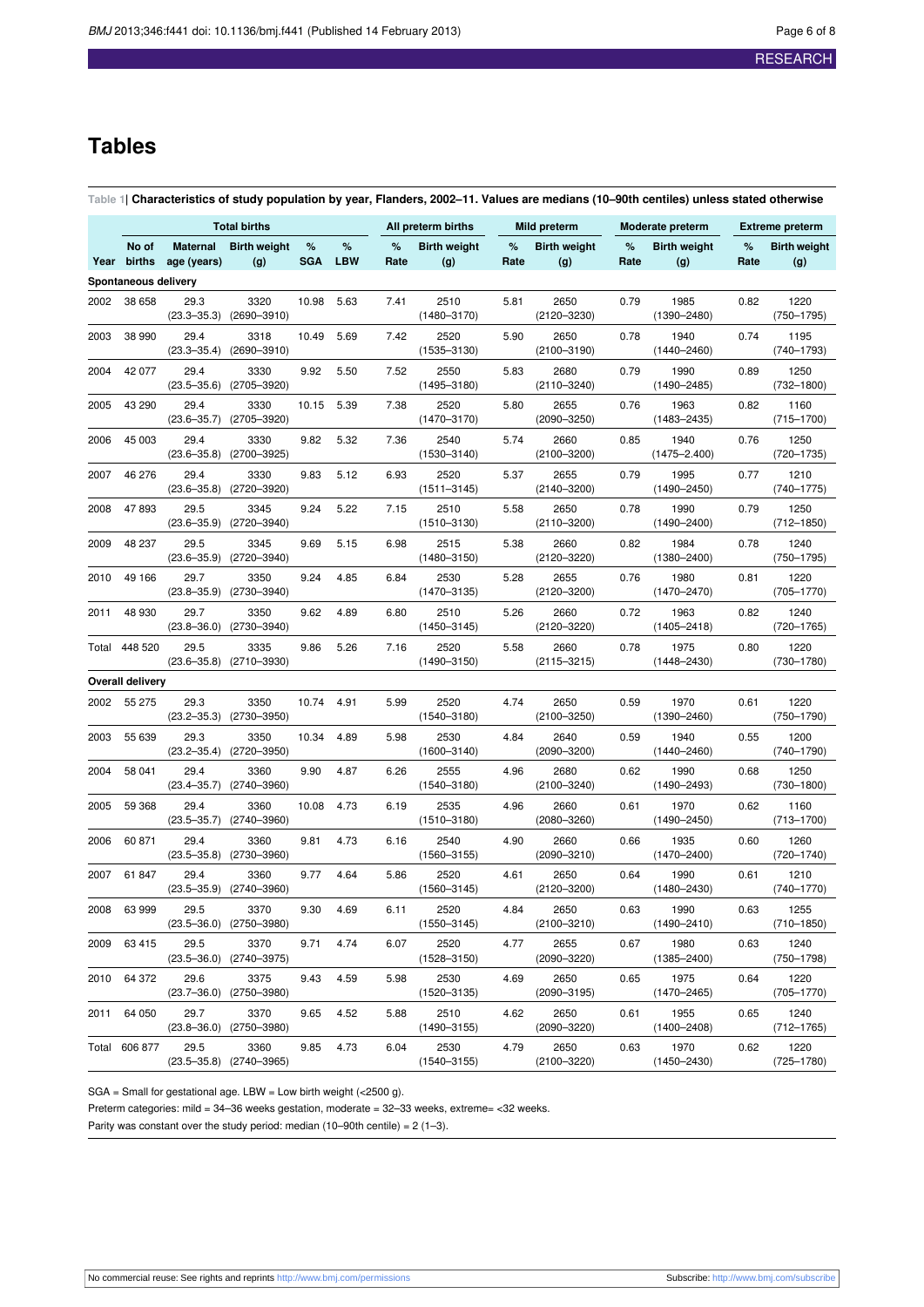<span id="page-6-0"></span>Table 2| Percentage change in risk of preterm delivery in association with the successive implementation of public smoking bans. Values **are percentage change (95% CI)**

|              |                                              | <b>Legislation 2006</b>                      | <b>Legislation 2007</b>                      |                                              | <b>Legislation 2010</b>                      |                                              |  |
|--------------|----------------------------------------------|----------------------------------------------|----------------------------------------------|----------------------------------------------|----------------------------------------------|----------------------------------------------|--|
| <b>Model</b> | Step change‡                                 | Slope changes                                | Step change‡                                 | Slope changes                                | Step change‡                                 | Slope changes                                |  |
|              | Spontaneous preterm delivery                 |                                              |                                              |                                              |                                              |                                              |  |
| 2006†        | $-3.24$ ( $-4.40$ to<br>$-2.07$ <sup>*</sup> | $-1.85$ ( $-2.42$ to<br>$-1.28$ <sup>*</sup> | N/A                                          | N/A                                          | N/A                                          | N/A                                          |  |
| 2007+        | N/A                                          | N/A                                          | $-3.69$ ( $-4.81$ to<br>$-2.55$ <sup>*</sup> | $-2.16$ ( $-2.85$ to<br>$-1.46$ <sup>*</sup> | N/A                                          | n/a                                          |  |
| 2010+        | N/A                                          | N/A                                          | N/A                                          | N/A                                          | $-3.36$ ( $-4.73$ to<br>$-1.98$ <sup>*</sup> | $-5.17$ ( $-7.36$ to<br>$-2.94$ <sup>*</sup> |  |
| Final        |                                              |                                              | $-3.13$ ( $-4.37$ to<br>$-1.87$ <sup>*</sup> |                                              |                                              | $-2.65$ ( $-5.11$ to<br>$-0.13$ <sup>*</sup> |  |
|              | Overall preterm delivery                     |                                              |                                              |                                              |                                              |                                              |  |
| 2006†        | $-0.59$ ( $-2.63$ to<br>1.49)                | $-1.95$ ( $-3.50$ to<br>$-0.37$ <sup>*</sup> | N/A                                          | N/A                                          | N/A                                          | N/A                                          |  |
| 2007+        | N/A                                          | N/A                                          | $-2.28$ ( $-4.37$ to<br>$-0.15$ <sup>*</sup> | $-1.42$ ( $-2.87$ to<br>$0.05$ <sup>**</sup> | N/A                                          | N/A                                          |  |
| 2010+        | N/A                                          | N/A                                          | N/A                                          | N/A                                          | $-1.24$ ( $-3.05$ to<br>0.60)                | $-2.10$ ( $-4.82$ to<br>0.69)                |  |
| Final        |                                              |                                              | $-3.18$ ( $-5.38$ to<br>$-0.94$ <sup>*</sup> |                                              |                                              | $-3.50$ ( $-6.35$ to<br>$-0.57$ <sup>*</sup> |  |

Percentage change based on odds ratios derived from logistic regression models and adjusted for underlying trend, newborn sex, maternal age, parity, socioeconomic status, urbanisation, calendar month, day of the week, public holidays, influenza epidemics, and short term changes in apparent temperature and particulate air pollution  $(PM_{10})$ . Final models were obtained by including the three step changes and the three slope changes in one model and then removing the least significant factors one at a time.

\*P<0.05; \*\*P<0.1.

†Single-legislation models including either the step change or the slope change into the model.

‡Step change at 1 January 2006 (legislation 2006), 1 January 2007 (legislation 2007), or 1 January 2010 (legislation 2010).

§Slope change after 1 January 2006 (legislation 2006), 1 January 2007 (legislation 2007), or 1 January 2010 (legislation 2010).

N/A = Not applicable.